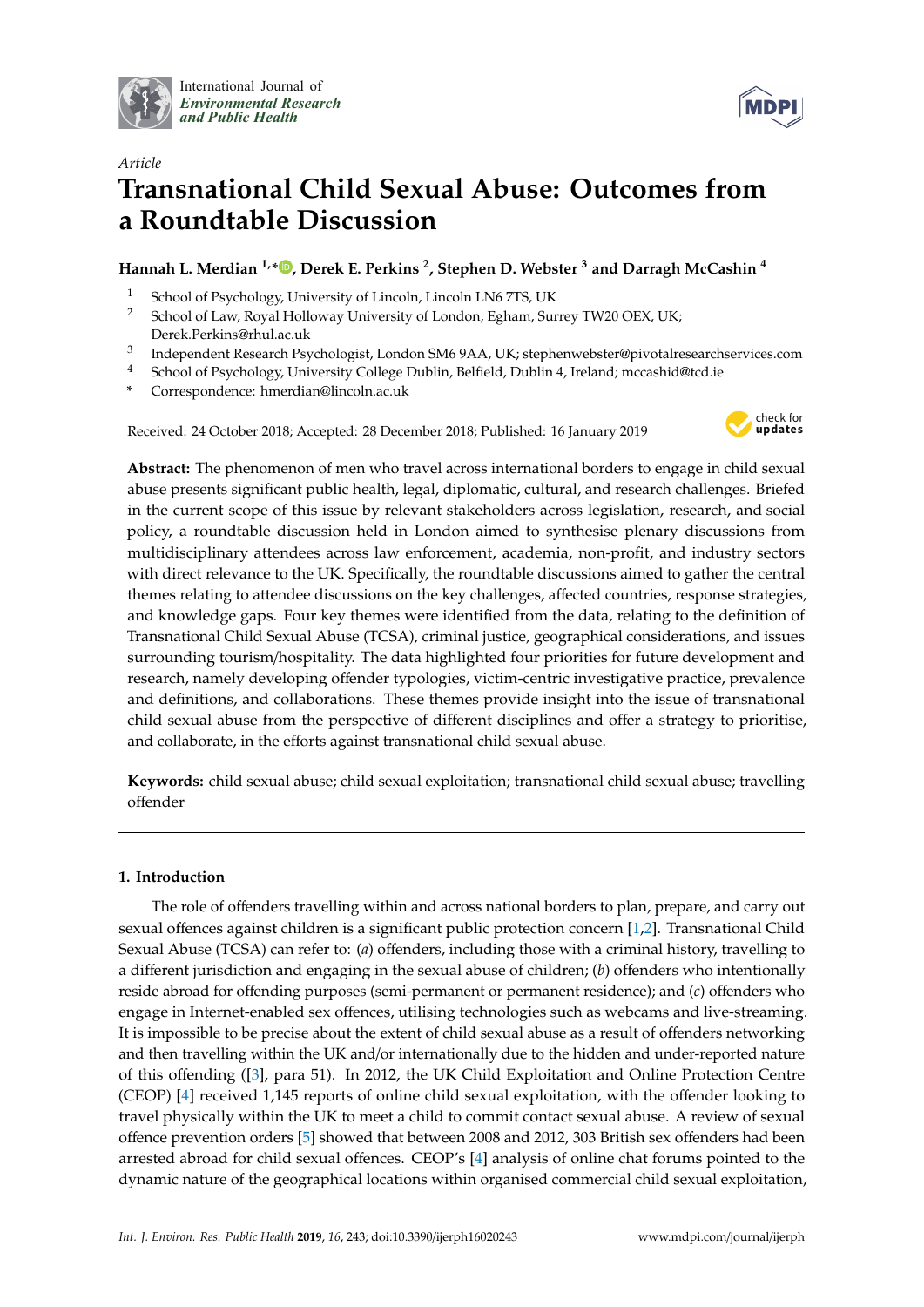because of increased awareness in destination countries, and offenders moving towards countries that have suffered environmental or political upheaval, leading to displacement of children from their families and a differential focus of local authorities. Given the risk presented by offenders (and groups) networking and travelling within the UK and/or internationally to sexually offend, CEOP listed TCSA, and the role of technology in its conduct, as a key threat in their strategic action plan.

There is a significant dearth of empirical literature on the issue of TCSA. The majority of published material relates to organised child abuse networks and child trafficking, and focuses on conceptual considerations [\[6–](#page-10-5)[9\]](#page-10-6) and policing/legal issues [\[10–](#page-10-7)[14\]](#page-11-0), resulting in a lack of empirical data on the offenders or the networks they use. However, there is an emerging body of research on the use of cyberspace for the sexual grooming of minors and the adaption of sexual crime theory for online sexual behaviour that can be organised under four broad themes: offender characteristics, types of networks, the role of cyberspace as an enabler and mode of child sexual exploitation, and national and international policy responses.

## *1.1. O*ff*ender Characteristics*

The online solicitation of children for sexually-oriented interactions can occur through various methods, with the most prominent being direct engagement with a potential victim through online channels (e.g., chat rooms, instant messaging, email, mobile phones). The National Centre for Missing and Exploited Children [\[15\]](#page-11-1) survey of online child victimization showed that nearly a quarter of minors who reported having received an unwanted sexual contact online were also asked by the offender to meet in person. Consequently, the research to date has mainly focused on the use and function of online networking in the victim grooming process [\[16–](#page-11-2)[18\]](#page-11-3), offender characteristics [\[19,](#page-11-4)[20\]](#page-11-5), the role of sexual arousal, emotion regulation, shame, and deception in the online solicitation of a minor [\[21,](#page-11-6)[22\]](#page-11-7), or the "personas" adopted by offenders in the grooming process [\[23](#page-11-8)[,24\]](#page-11-9), without a specific focus on transnational child sex offending. While previous research, including Harkins and Dixon [\[1\]](#page-10-0), identified some behavioural characteristics of child sexual abuse networks, to date, there is no detailed account of the demographic characteristics of offenders, and the role these networks play in the normalization and facilitation of child sexual abuse, given that these provide users with an environment to explore their sexual interests [\[25–](#page-11-10)[27\]](#page-11-11). Studies investigating organised transnational child sexual exploitation [\[28,](#page-11-12)[29\]](#page-11-13) have focused on victim identification, victim characteristics, and their engagement rather than on the perpetrators. What is known is that almost all of the offenders reported to CEOP as suspected or convicted transnational child sex abusers were reportedly male (99%), with a median age of above 40 years [\[4\]](#page-10-3).

Based on descriptive analysis of their case information, CEOP suggested a continuum of transnational offending behaviour: *Transient o*ff*ending* describes the sexual abuse of children, potentially facilitated by the commercial sexual exploitation of children, where the offender will be in short-term contact with the victim(s) (also referred to as "child sex tourism"). *Embedded o*ff*ending* is the repeated victimisation of a child by the same offender, often accompanied by extended grooming of the victim, significant others, and the community; here, perpetrators may be more likely to reside long-term in the overseas destination. While this describes a topological crime classification, Briggs et al. [\[30\]](#page-11-14) suggested a motivational typology of online solicitation offenders, based on the analysis of chat logs between offenders and their victims. According to Briggs et al., *fantasy-driven users* tend to maintain their engagement with the minor solely in the online space, whereas *contact-driven users* are focused on transferring the online engagement into a real-life encounter. In keeping with advancing evidence regarding offender typologies, a recent law enforcement perspective document published by *Europol* [\[31\]](#page-11-15) recommended different strategies for the prevention and management of online sexual coercion and extortion of children to reflect the differences in perpetrators' motivation and profiles.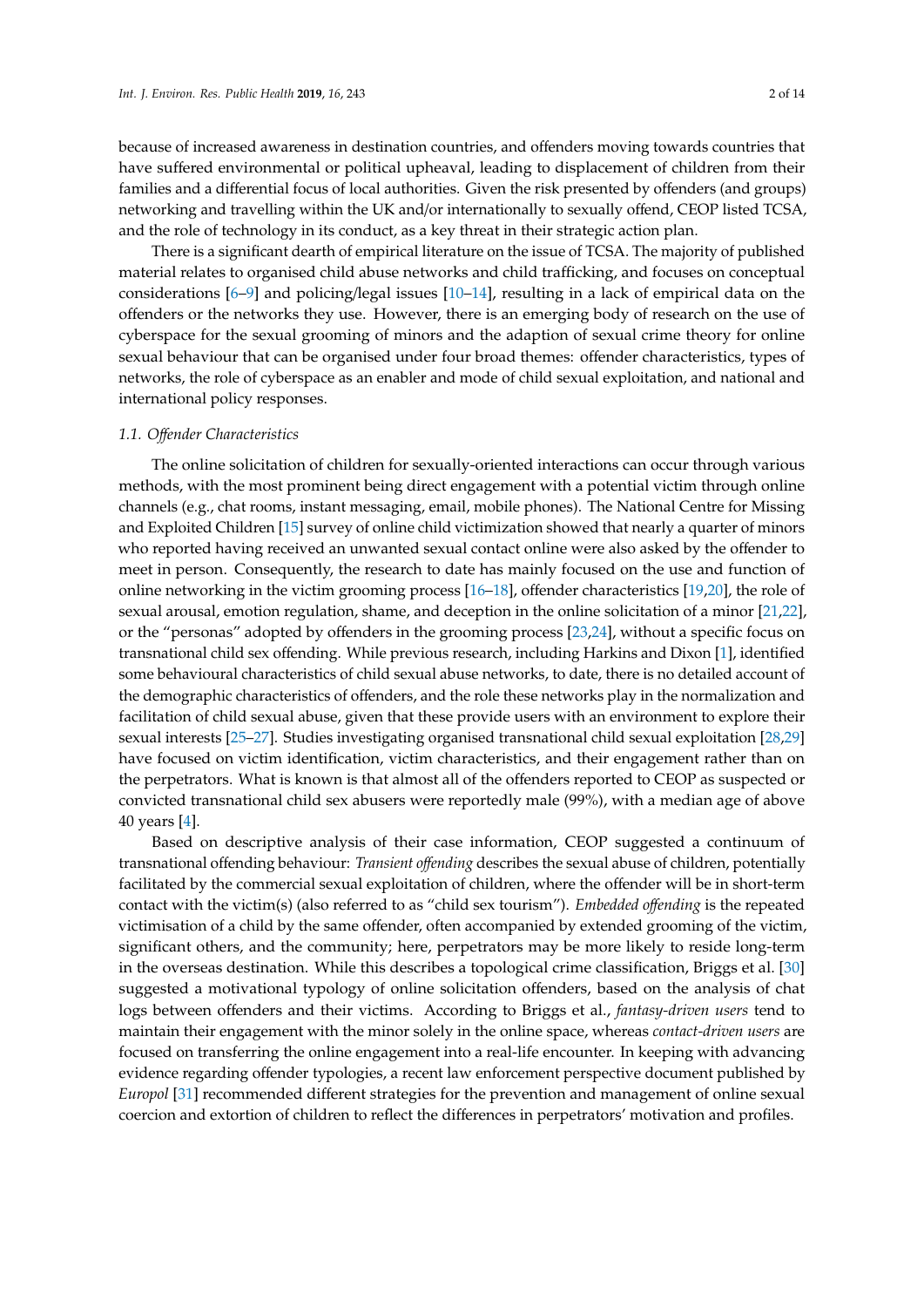## *1.2. Types of Networks*

Online communities have established themselves as an important networking and exchange platform for users with a sexual interest in children [\[32\]](#page-11-16). There are some paedophile online organisations such as the *North American Man-Boy Love Association*, *Girlchat*, *Boywiki* [\[16,](#page-11-2)[27,](#page-11-11)[33\]](#page-11-17); *Cherry-Popping Daddies*, or *Young Petals* [\[24\]](#page-11-9) who advocate legalising sexual behaviour with minors and the liberalisation of existing child protection laws. These communities play an important role in normalising and validating paedophile intentions, and facilitate the establishment of contacts to other users with deviant sexual interests [\[34\]](#page-11-18). As Tate [\[35\]](#page-11-19) described, many paedophile groups present themselves as suppressed minorities, which serves as a sustainable coherence factor for their participants. These fora often function as a validating source for offence-supportive cognitions [\[25,](#page-11-10)[26](#page-11-20)[,33](#page-11-17)[,36\]](#page-11-21).

While research on online sexual grooming of minors has increased in recent years [\[17,](#page-11-22)[30\]](#page-11-14), organised child abuse networks remain significantly under-researched. These groups can be defined as a set of offenders who cooperate to recruit children to be abused, pass victims between them, and may be involved in group abuse sessions with children [\[37\]](#page-12-0). There is evidence of these rings abusing children offline in contexts such as residential care homes [\[38\]](#page-12-1), "child sex tourism" in South East Asia [\[39\]](#page-12-2), as well as delivering abuse in online settings, for example the *Orchid Club* in North America [\[34\]](#page-11-18). Burgess [\[40\]](#page-12-3) distinguished between *transitional* (unorganised) and *syndicated* (highly organised) sex-rings; however, his theory precedes the introduction of the Internet, and thus may not (fully) apply to cyberspace-enabled offending. In a more recent paper on groups that sexually abuse children, Cockbain, Brayley, and Laycock [\[10\]](#page-10-7) described pathways to group involvement, the perceived benefits derived from group involvement, and the evolution of the group. However, this study is based on analysis of three offenders, limiting the extent to which these findings can be generalised. Generalisation could potentially occur based on the psychological processes supporting and enabling the offending behaviour, for example, the normalizing context of the online group [\[26](#page-11-20)[,41\]](#page-12-4) and the role of conformity in groups [\[1\]](#page-10-0). There has, however, been little work applying these theories to child sexual abuse networks [\[1,](#page-10-0)[24\]](#page-11-9).

#### *1.3. The Role of Cyberspace as an Enabler and Mode of Child Sexual Exploitation*

A body of work is emerging about the role of cyberspace and the associated behaviours it may encourage as facilitators of child sexual exploitation [\[1](#page-10-0)[,42,](#page-12-5)[43\]](#page-12-6). In the context of child sex tourism, Panko and George [\[8\]](#page-10-8) described websites that covertly or overtly advertise child abuse as a tourism experience. The proliferation of peer-to-peer networks is argued to make the exchange of information easier for offenders and more difficult for law enforcement to intervene [\[4](#page-10-3)[,24](#page-11-9)[,44\]](#page-12-7). An emerging risk is the organised online abuse by British nationals of children living abroad [\[4\]](#page-10-3), but to date no published research on this behaviour was identified.

A high proportion of online abuse and exploitation crimes involve children, and their own activities concerning peer-related sexual content has meant that young people are also creating potentially illegal materials [\[45\]](#page-12-8). Whilst guidelines published by the National Institute for Health and Care Excellence [\[46\]](#page-12-9) have differentiated between sexually abusive behaviour and those behaviours that are detrimental to a child's development, the links between harmful sexual behaviours, pornography, grooming, *sexting*, and contact sexual offending are poorly understood and conceptualised [\[45\]](#page-12-8). The online behaviours of young people, illustrated by large-scale studies such as *EU Kids Online*, *n* = 18,709 [\[47\]](#page-12-10), have highlighted the risk of receiving sexual messages; about one quarter of those receiving such messages self-reported that they had experienced negative emotions resulting from them. Whilst this study showed a range of positive outcomes relating to the digital lives of young people, it also highlighted some of the risks linked to online behaviours. For example, 30% of European children (aged 9 to 16 years) reported having communicated with someone they have not met face-to-face, 9% of children have met them in person, and 1% felt negatively affected by it. It is within these data trends that the concerns about transnational sexual offending (abetted by technology) becomes further amplified.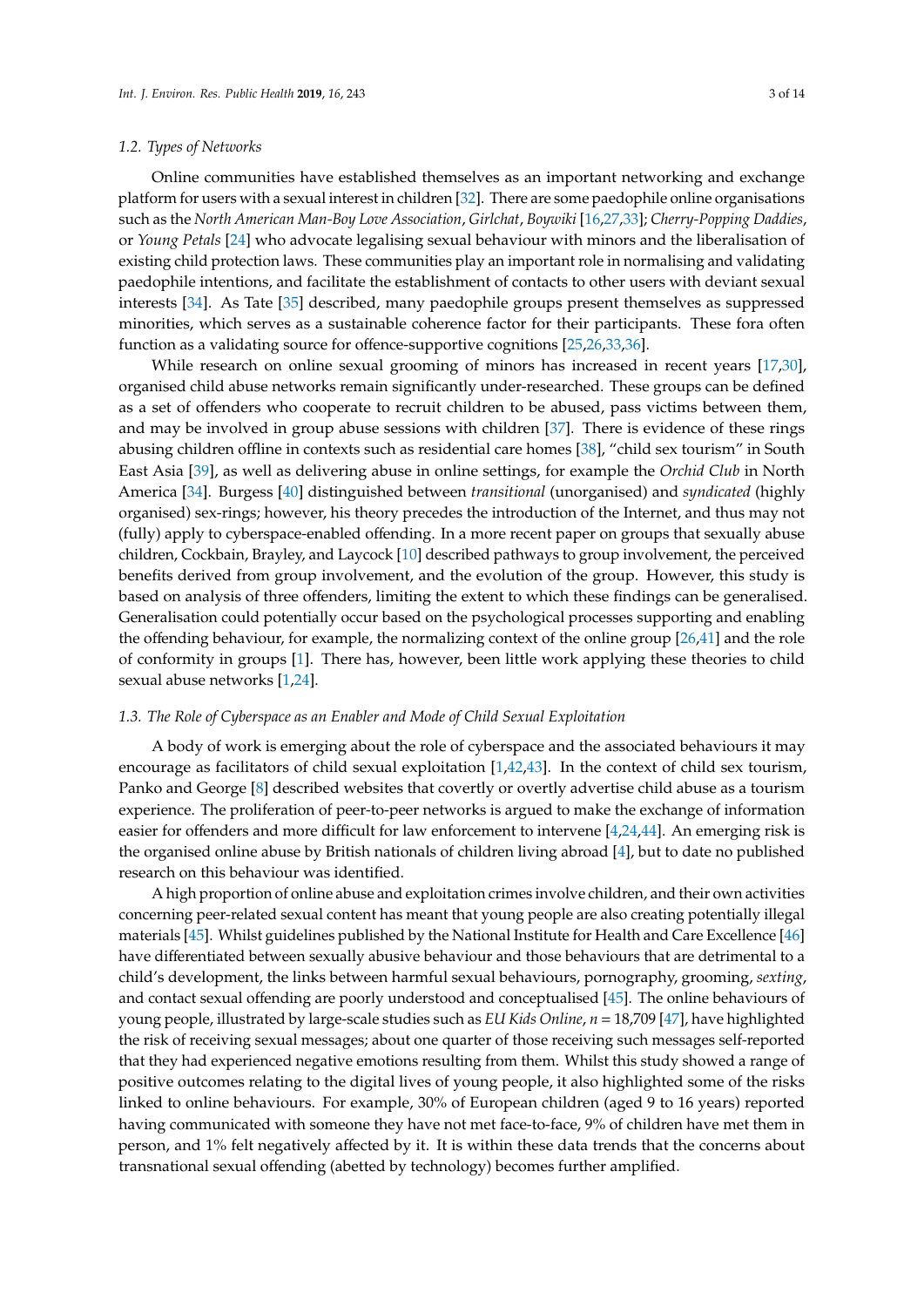## *1.4. National and International Policy—Current Response Frameworks*

Concern about people networking and travelling within or outside the UK to sexually abuse children has moved higher up the political agenda [\[2\]](#page-10-1). In the UK, Sexual Harm Prevention Orders and Sexual Risk Orders were introduced in order to restrict the movement of people who present a risk of harm to children in the UK and abroad [\[48\]](#page-12-11). Alongside legislation, the UK Government has prioritised to investigate and prevent child sexual abuse. In order to tackle the issue of British registered sex offenders targeting child-focused organisations abroad, CEOP's and the Association of Chief Police Officers' Criminal Records Office launched the International Child Protection Certificate, which allows organisations to check the criminal record of those seeking work with children abroad (https://[www.acro.police.uk](https://www.acro.police.uk/icpc/)/icpc/). However, the certificate will not detect offenders without a criminal record in the UK. In addition, there is no mechanism to mandate organisations abroad to use the certificate. On an international level, travel for the purpose of offending behaviour and online grooming have been considered within the Directive 2011/93/EU of the European Parliament and of the Council of 13 December 2011 on combating the sexual abuse and sexual exploitation of children and child pornography [\[49\]](#page-12-12).

Sexual exploitation of children occurs within more general social, economic, and cultural considerations [\[50\]](#page-12-13). Thus it is important to develop comprehensive and pro-active prevention measures that target a number of potential risk factors, such as low levels of education, poverty, ignorance, official corruption, apathy, and a lack of law enforcement and government policy [\[39,](#page-12-2)[51\]](#page-12-14). Increased international and local police collaboration has had a positive impact on reducing commercial child sexual exploitation in at-risk countries; for example, Thailand reported reduced crime rates for 2011/2 [\[4\]](#page-10-3). In addition, the international non-governmental organisation network ECPAT (Every Child Protected Against Trafficking) has played a significant role in developing measures to reduce the vulnerability of children abroad and has mobilised the tourism industry to take an active part in countering the risk of sexual offending [\[51\]](#page-12-14). In 1998, the Code of Conduct for the Protection of Children from Sexual Exploitation in Travel and Tourism (the Child Protection Code) was launched to establish an ethical policy against the commercial sexual exploitation of children, to train tourism personnel, and to provide information to travelers [\[52\]](#page-12-15). However, there is very little empirical evidence to inform tourism personnel about the characteristics of networks and offenders therein, how they operate online and offline, and the key touch points of risk in the UK and abroad. Particularly under-researched areas are the social and cultural factors affecting transnational organised child sexual exploitation. The Model National Response (MNR) of the WePROTECT Global Alliance [\[53\]](#page-12-16) has provided an overview of how nations can establish and deliver a coordinated response to online child sexual abuse and enhance international cooperation, irrespective of the starting point of current policies. Within the MNR, it is recognised that cooperation is needed between law enforcement, the tourism industry, technology sectors, academia, the non-profit sector, charities, global governance bodies, the public, and indeed young people themselves. However, as documented by ECPAT research [\[54\]](#page-12-17), despite advancing child protection policies, there remains a growth of sexual exploitation of children in travel and tourism across the globe. There are key challenges pertaining to multi-stakeholder engagement at a global level, in addition to resourcing limitations that necessitate prioritisation of law enforcement objectives. Consequently, it is likely that a significant portion of TCSA remains unaddressed.

## **2. Method**

## *2.1. Study Design*

Given the limited knowledge surrounding the issues of TCSA, the aim of this roundtable discussion was to collate information from an international, multi-disciplinary, multi-agency perspective that will be of practical value and assistance to those working to combat this particular offending behaviour. The agenda for the roundtable discussion was: (1) to hear an overview of current research findings on transnational child sexual exploitation/abuse, (2) to share an update on current, related transnational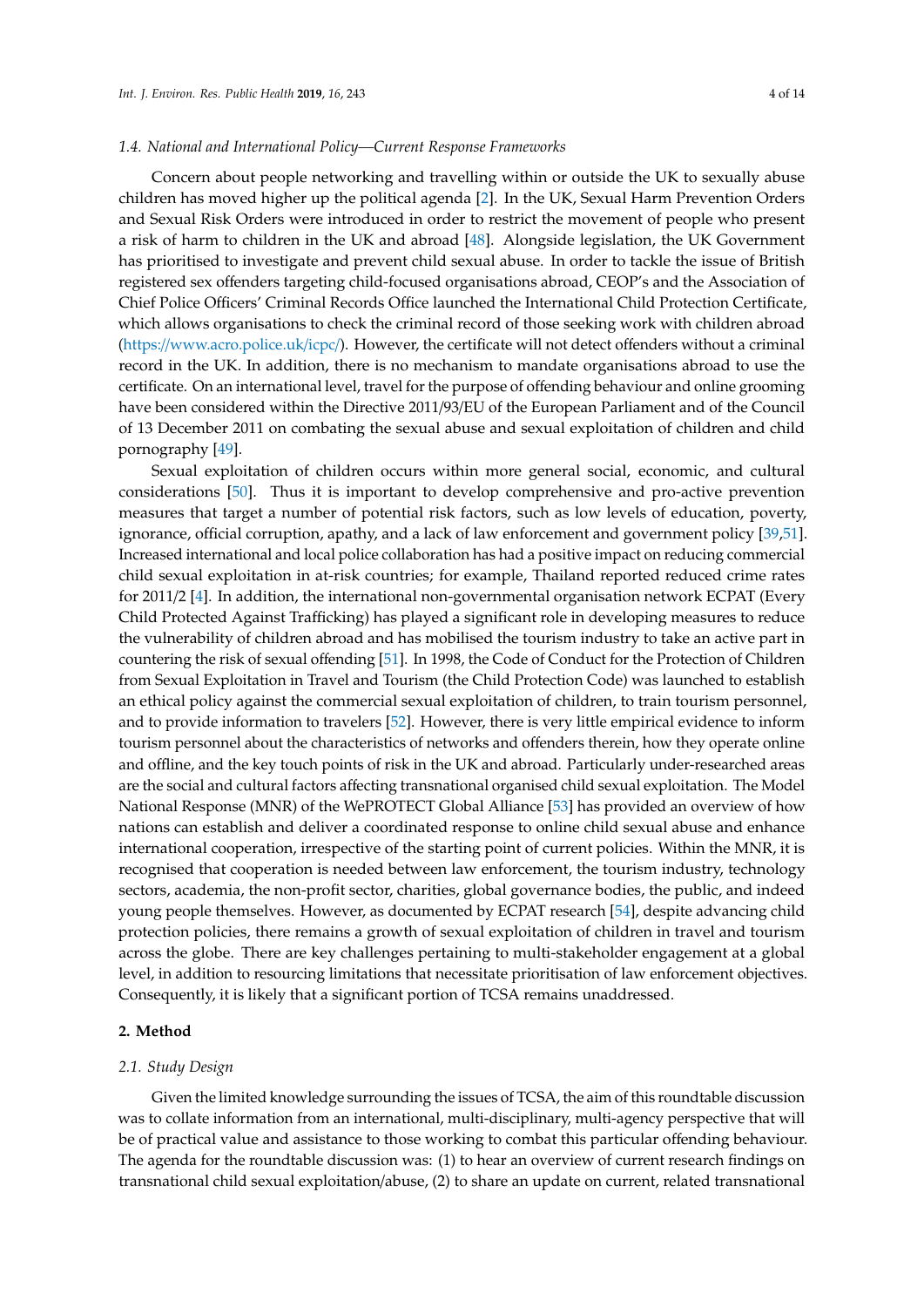law enforcement issues, and (3) to take part in small-group and roundtable scoping and discussion sessions on current issues facing law enforcement, policy makers, offender managers, and treatment providers. The choice of a roundtable discussion format using the procedural details outlined in McCartan et al. [\[55\]](#page-12-18) was to allow participants to engage in exploratory in-depth interactions with different professionals in order to elicit a rich qualitative dataset.

## *2.2. Participants*/*Discussants*

Thirteen discussants attended the roundtable discussion, representing three sectors: (1) criminal justice and policy-making, (2) child protection/children's rights organisations, and (3) academia including criminology, psychology, marketing, hospitality/tourism, and childhood development. All participants were directly involved with the topic of online or transnational child sexual abuse in their respective sector; and were either mid-career or senior within their present roles. Participants were recruited via snowball sampling [\[56\]](#page-12-19), by targeting relevant organisations and lead contributors in the field. In order to facilitate free exploration of this challenging topic, participants were assured of confidentiality by having their identifying organisation removed from the data.

## *2.3. Procedure and Materials*

The roundtable discussion lasted four hours, including breaks, and was facilitated by two independent facilitators from the host institution's Research and Enterprise Department. Participants were seated at three tables consisting of five attendees and completed an information sheet, highlighting issues of current concern. Following an introductory address from policing and academia lasting approximately 40 minutes each (with a short question and answer period), a first round of small-group discussions followed on the current challenges and issues in addressing TCSA, including affected countries. Using their notes, a representative from each table then communicated back to the full participant group the key points from the discussions at their table. Emerging issues were collected and displayed on large posters across the room, which were then anonymously rated by participants in order to identify the most pressing concerns. Participants used stickers to select the issues they believed to be of highest priority, and assigned them to the respective poster during the interval. These set the agenda for the second part of the group discussions, including the identification of specific strategies to address the identified issues, to deal with at-risk countries, and to highlight further knowledge gaps. For these initial discussions, participants selected the next group discussion that was of most interest to them.

All discussions were recorded using an encrypted voice-recorder, and additional note-takers were present on each table. All discussions were facilitated to be unstructured in nature to allow participants to explore the topics that were of highest priority to them, based on the developing themes of the event. The independent facilitators acted as a neutral point of contact to mediate any potentially different ideological or power dynamics.

#### *2.4. Data Analysis*

All data were initially transcribed. Using an inductive approach, data were analysed using qualitative thematic analysis [\[57\]](#page-12-20) on the recorded data and notes taken during the discussion. This approach was chosen due to its flexibility and interpretivist epistemology [\[55\]](#page-12-18). The posters, post-it notes, and information sheets generated during the course of the day were used to contextualise the primary data from the recordings and notes. Following the familiarisation process of re-reading the data, an initial set of codes was produced by the fourth author. A sample transcript was coded by the first author researcher to ensure inter-rater reliability. Any disagreement or lack of clarity was discussed between researchers until consensus was reached. All codes were then grouped into potential themes and reviewed by the third author. The overall themes were then defined and named.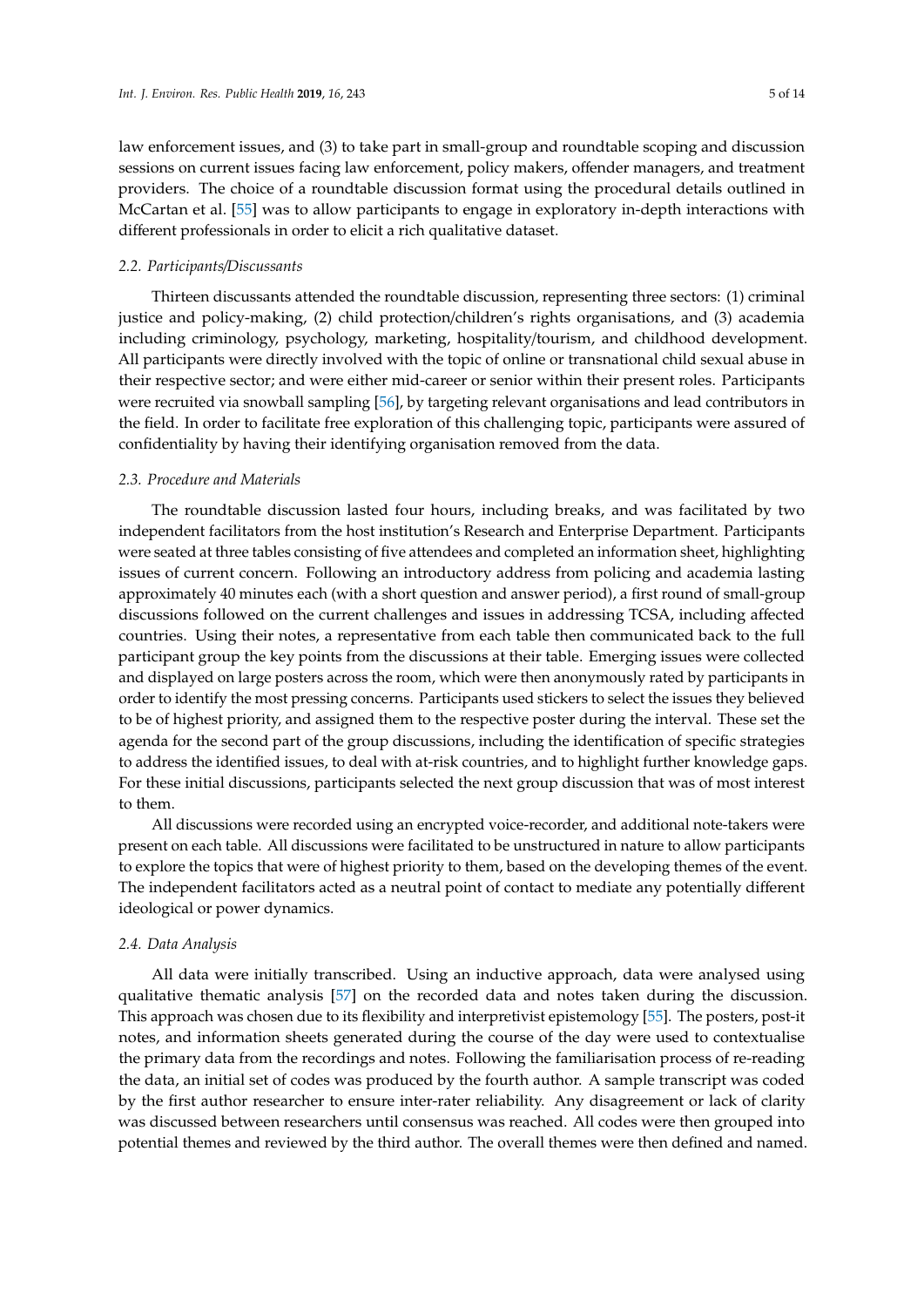## **3. Results**

The information sheets showed that the majority of participants were mainly interested in, and advocating for, inter-agency and inter-professional information exchange. Desired outcomes were linked to the development of more insight, new ideas to tackle TCSA in their respective roles, and to make new contacts.

## *3.1. Roundtable Discussion*

In the first part of the roundtable discussion, attendees were asked to identify the key challenges and issues of TCSA in their respective discussion groups. Four key themes were identified, concerning issues with the definition of TCSA, criminal justice, geographical considerations, and issues surrounding tourism/hospitality.

## 3.1.1. TCSA Definition

Participants wondered how TCSA compares to trafficking and online child sexual abuse:

"*I think there's a more fundamental question to be asked—what do we mean by location and distribution channels? What is being distributed via what channel? (* . . . *) It can be online or o*ffl*ine, it can be abroad, or being streamed.*"

"*There's a burning question about motivation there, isn't there? Because there will be people that will have a sort of prima facie motivation to go to a di*ff*erent country or location—regardless of whether its online*/*o*ffl*ine—to abuse a child. And so will therefore proactively seek out information that will allow them to do this. But then (* . . . *) you have situational o*ff*enders who may just be, for example, engaging with CSEM [Child Sexual Exploitation Material] in a network (* . . . *) where there's some on-going conversations, and then all of a sudden, the opportunity presented itself.*"

In this context, participants also highlighted that definitional clarity is needed for *travelling o*ff*ender* and *victim*. In addition, participants wondered about the wider context of TCSA:

"*[We need to consider] economic discrepancies or poverty in the countries where this happens and the cultural acceptability of the exploitation happening. It's not just a question of demand—but children coming round hotels o*ff*ering services* . . . *so that parameter of wealth, poverty and social inequality in these locations seemed to be a key factor in our discussions.*"

Following on from these discussions, participants also wondered if there are vulnerable occupations (such as pilots, truck drivers, global event facilitators) that could be targeted for prevention work.

## 3.1.2. Criminal Justice Issues

Under this second theme, four sub-themes could be defined:

## Management of Travelling Offenders

Participants raised the issue of managing travel applications of registered sex offenders, and those who travel without travel application; and who holds responsibility for incidents of sexual abuse where such travelers access countries with no border control or without monitoring systems. Participants also shared knowledge about specific hotspot countries worthy of more focus:

"*If we're concerned about UK o*ff*enders travelling abroad, there's places like Kenya, Philippines, and older countries like Thailand and Cambodia that continue to be areas of concern.*"

## Investigative Methods

Participants highlighted difficulties in identifying victims ("*Many victims are not showing red flags.*") and how to extricate relevant information from databases ("*Categorisation of database information does*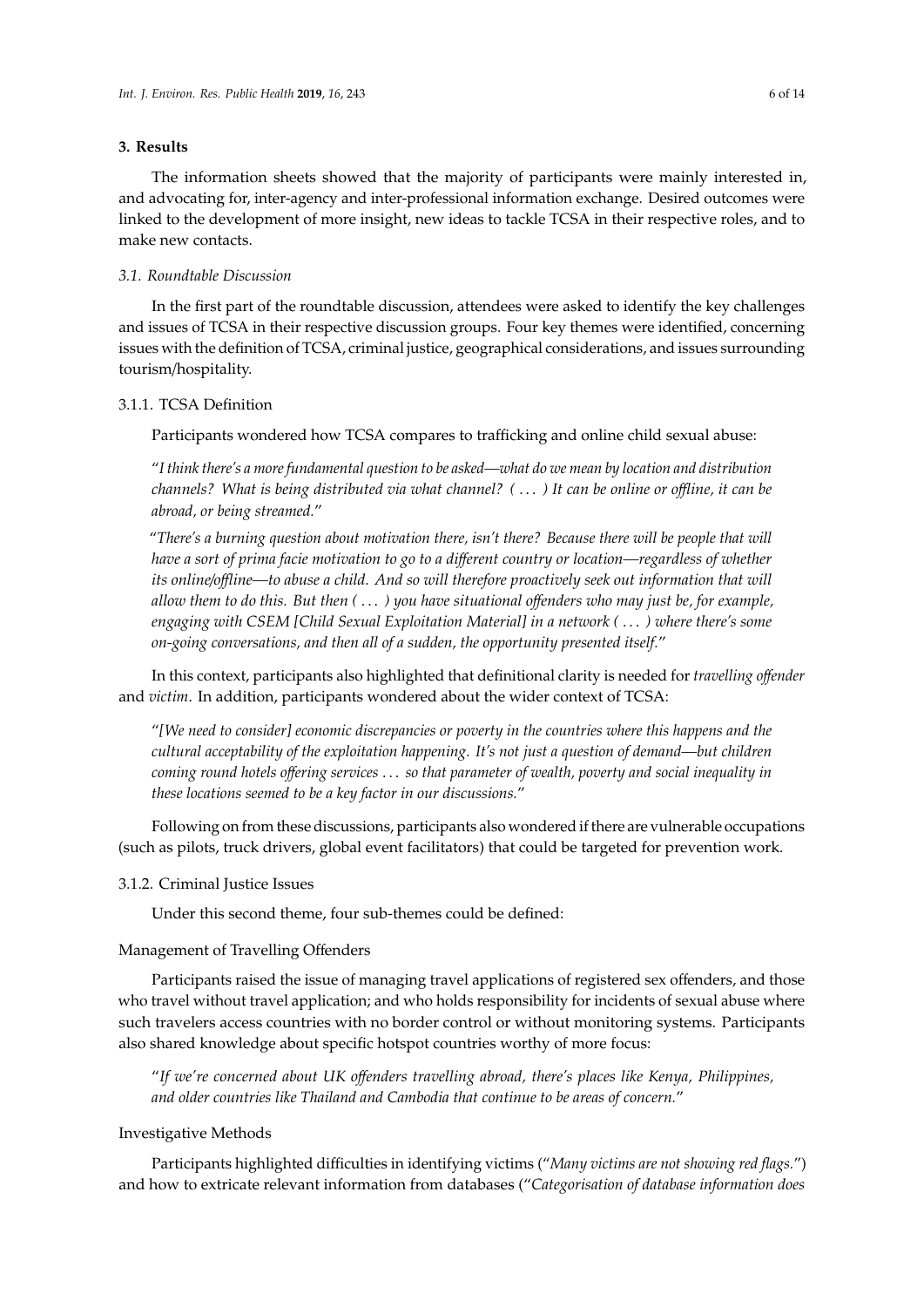*not generate new knowledge.*"). There was also a call to collaborate with other counties in on-going or future investigations:

"*One of the issues we raised was prevention. In the UK, we haven't got a bottomless pit of resources of money. Let's deal with our o*ff*enders going abroad and deal with them at source. They may be men, and they may be coming from here, but let's deal with our own o*ff*enders first and see what works, and then spread that. Deal with the root cause.*"

## Enhancing Knowledge about the Offending

Participants acknowledged that there is still limited knowledge about transnational offending pathways: Is it individual offenders or is it organised? Who do you pick up? How are groups accessed? One participant stated:

"*We were recognising that CSEM is all over, but why do people travel to do it? There are various hypotheses—high-risk sex o*ff*enders who carefully monitor might choose to do that. Respected individuals who might not do it in this country would go abroad—a process of normalisation might reinforce that. We were looking at could we understand the pathways by which people ended up doing that. Part of that would be what would come out of investigations leading to convictions, but part of it might come from interviewing people about how their pathways developed. It could be that it's through sharing exploitative material, networking—building up to it from that. Or it might be that there's knowledge of certain places to go to—how do people get that knowledge? From an intervention viewpoint, those processes might have points that could be disrupted.*"

## Maintaining a Victim-Centric Stance

Participants wondered how they can implement a victim-centric policing model when managing cases of transnational offenders, especially when providing for the needs of victims in, or from other jurisdictions:

"*It is very di*ffi*cult when you've got di*ff*erent levels of victim support and training—what exactly are we looking to prevent? Because a lot of these problems on the ground are not exactly preventable.*"

## 3.1.3. Geographical Issues

Participants highlighted the need to identify and share knowledge on geographical areas of concern, as well as considering event-specific offending (such as surrounding the World Cup). Key markers of target areas were poverty and corruption:

"*We were saying corruption is a real problem—it leads on from poverty. The reverse is: the o*ff*enders are rich, they can buy people o*ff*. They can buy the family o*ff*, they can groom the family. They can pay police o*ffi*cers o*ff*. Families will take any amount of money for a child. So poverty, corruption and richness together is the perfect triangle of abuse, isn't it?*"

Participants also highlighted how such markers could be used to identify areas of future concern. A second issue that arose here was how Western culture might be perceived abroad:

"*Maybe it's not just people travelling abroad* . . . *maybe they are more sexualised here? Is this a cultural phenomenon? Is [TCSA] actually a specific issue or is it just sexual abuse in general happening in di*ff*erent fora with new technology?*"

"*We had a presentation at a hotel recently, there was a person from serious crime o*ffi*ce talking about CSE [child sexual exploitation]—1.3 million children were abused in this country [UK]. (* . . . *) Why don't we talk about this country? We have 10,000 refugee children missing in Europe. It's much easier to talk about what's happening in Vietnam—it makes us feel more comfortable, but that's the way it is.*"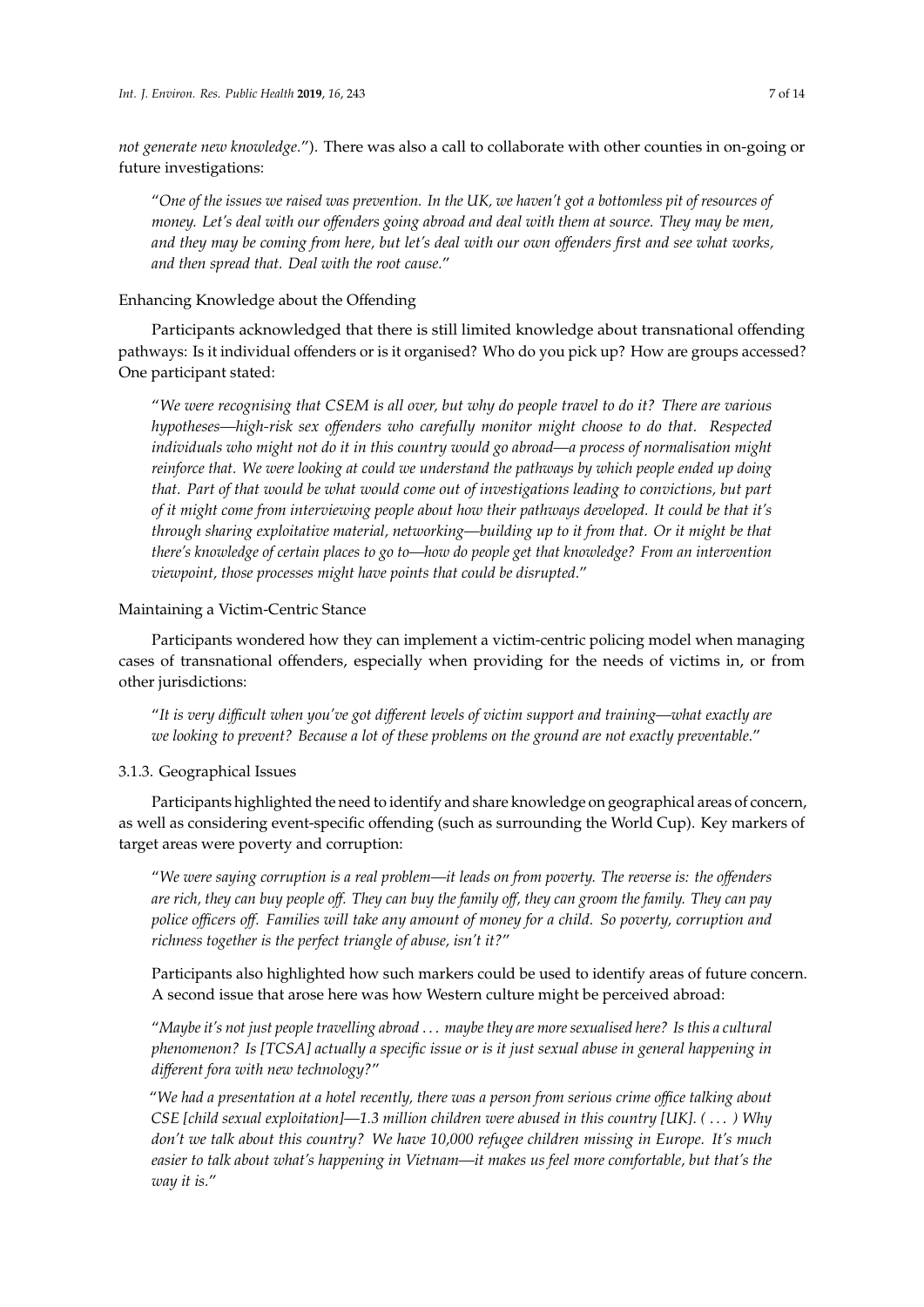Finally, participants were considering the "borderless role" of technology and the dark web:

"*It depends on the level of sophistication of the o*ff*ender you see. The newbies will go in social media—which are controlled by the police. We're talking now about the dark social (not necessarily dark web), but those that can't be encrypted such as Snapchat, where there's no potential of looking. So if I'm an o*ff*ender and I start a network with others who bring other people, then I can organise my own network.*"

## 3.1.4. Tourism/Hospitality Issues

Interestingly, issues surrounding the tourism and hospitality sector emerged as a separate sub-theme. Participants explored the role of hotels (mainly, hotel receptions), and how they can play a part in the prevention of TCSA, and highlighted initiatives such as a "*Hotel Watch*" (e.g., https://sussex.police.uk/advice/[protect-your-business](https://sussex.police.uk/advice/protect-your-business/hotel-watch/)/hotel-watch/). Participants also reflected on novel tourism developments, such as *AirBnB*, which emerged as both a "digital disruptor" to how safety, accountability, and regulation operates within the industry, but also as a new challenge to understanding how people use informal space via transactions [\[58\]](#page-13-0).

#### *3.2. Priority Ranking*

Participants were asked to record any additional factors for consideration on post-it notes. These highlighted nine separate research questions that could be summarised into three key themes: Offending Behaviour; Victim Safeguarding; and Culturally-Sensitive Responding. Participants were asked to rate these in terms of their priority, highlighting the need for systematic information gathering and victim safeguarding as key priorities (see Table [1\)](#page-7-0).

<span id="page-7-0"></span>

| Theme                              | <b>Research Question</b>                                                                                                                                                                                    | <b>Priority Ranking</b> |  |  |  |
|------------------------------------|-------------------------------------------------------------------------------------------------------------------------------------------------------------------------------------------------------------|-------------------------|--|--|--|
| Offending Behaviour                | How do offenders know to go to certain locations/distribution channels?                                                                                                                                     | 7                       |  |  |  |
| Victim Safeguarding                | What support is available to children/victims in affected countries (e.g.,<br>safe housing, psychological support, compensation)?                                                                           | 6                       |  |  |  |
| Victim Safeguarding                | In cases of compensation, how can we ensure there is no meta-abuse of<br>the victim, and how can policy ensure such accountability?                                                                         | 5                       |  |  |  |
| Victim Safeguarding                | In some countries, victims of child sexual abuse may be seen as<br>criminally liable (differences in legislation between countries); issue of<br>victim blaming/stigma surrounding victimisation, and power |                         |  |  |  |
| Offending Behaviour                | What types of transnational child sexual abuse exists?                                                                                                                                                      | 5                       |  |  |  |
| Offending Behaviour                | What are the profiles of perpetrators in-country vs. foreign visitors<br>(travelling sex offenders)? How do live-streaming offences fit in?                                                                 | 5                       |  |  |  |
| Culturally-Sensitive<br>Responding | Western way of thinking in a non-Western problem-how can we<br>think/act globally?                                                                                                                          | 4                       |  |  |  |
| Offending Behaviour                | What is the impact of online child sexual abuse, networking, and<br>travelling on contact sex offending?                                                                                                    | 4                       |  |  |  |
| Victim Safeguarding                | Can you do research with the child victim? What are the consequences<br>to the child? What are their perceptions of the help provided?                                                                      | 3                       |  |  |  |

|  |  |  |  |  |  |  | <b>Table 1.</b> Identified research questions, prioritised by the group (frequency rating) |  |
|--|--|--|--|--|--|--|--------------------------------------------------------------------------------------------|--|
|--|--|--|--|--|--|--|--------------------------------------------------------------------------------------------|--|

#### **4. Discussion**

This study investigated the issues related to TCSA from a multi-agency and multi-professional stakeholder perspective. Data were collected during a roundtable discussion event in London with stakeholder representatives from academia, law enforcement, tourist industry and non-profit child protection sectors. Participants discussed issues related to the key challenges of TCSA, the affected countries, response strategies, and knowledge gaps. The breadth of responses from attendees underscores the scale of the TCSA problem, and the challenges in responding to it. The discussions highlight four key themes as future priority areas (see Figure [1\)](#page-8-0).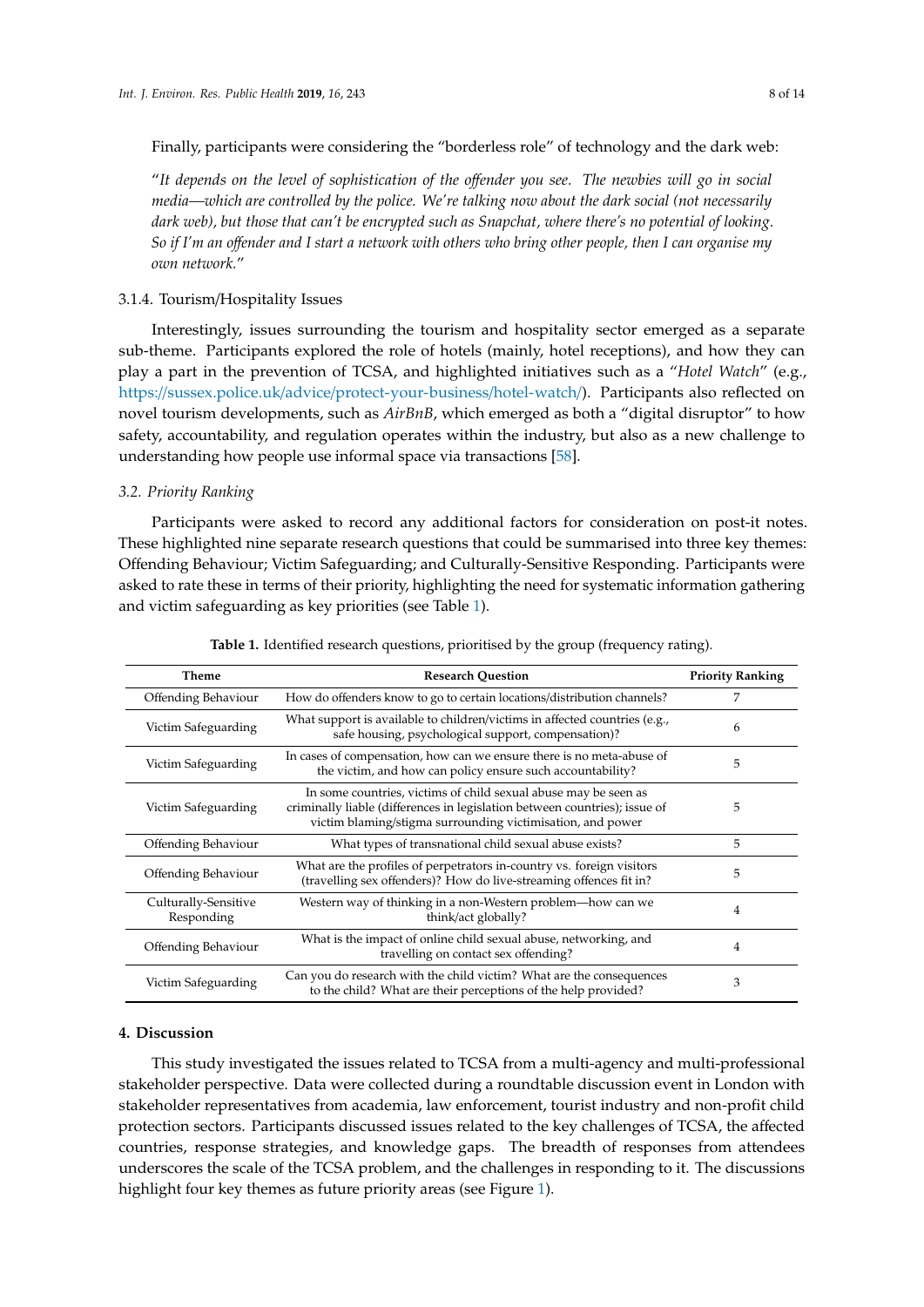<span id="page-8-0"></span>

**Figure 1.** Thematic summary of overall priorities identified at the roundtable discussion. **Figure 1.** Thematic summary of overall priorities identified at the roundtable discussion.

#### *4.1. Key Theme 1: Offender Typologies 4.1. Key Theme 1: O*ff*ender Typologies*

new type of offender, or a new pathway to child sexual abuse behaviour. Key information required here is the analysis of features of geographical target areas as well as the role of technology and Internet access in target countries, to inform preventative strategies. A sub-question that emerged was the appropriate selection and analysis of information collected in relevant databases. Overall, participants acknowledged that the vast majority of known TCSA offenders are male (see also [\[4\]](#page-10-3)) but were less clear on their psychological characteristics and how the pathway to TCSA was initiated ("there's a burning question about motivation there"). Participants discussed their experiences and professional knowledge dout the motivations of TCSA offenders and connected this to potential pathways to TCSA offending behaviour, with the view to identifying gateways for interrupting it and to further explore the role of the dark web in facilitating TCSA. Given the role of the Internet in facilitating TCSA, participants provided nuanced discussions related to the motivational continuum of (potential) offenders, and the overall function that the Internet has: "How do people [offenders] get that knowledge [of TCSA destinations]? From an intervention viewpoint, those processes might have points that could be disrupted." *that knowledge* [of TCSA destinations]*? From an intervention viewpoint*, *those processes might have points*  A recurring theme from attendees' discussions was the extent to which the field is encountering a

## *that could be disrupted.*" *4.2. Key Theme 2: Victim-Centric Investigative Practice*

In keeping with best practice procedures of investigative practice advocated by many stakeholders such as ECPAT [\[59\]](#page-13-1) and the Declaration of Rome [\[60\]](#page-13-2), attendees recognised the need to hold to account the multi-agency partners responsible for preventing re-victimisation (e.g., during investigation proceedings) and the provision of support services provided for the victims (and their families). Participants highlighted the need for good investigative practice to be shared across jurisdictions, and for greater clarity in terms of accountability and responsibility. Indeed, there was also the call to develop a shared definition of what constitutes effective support for victims, and for it to be then embedded in a culturally responsive framework. This connects with the victim-centred approach that has come to be prioritised across multi-agency responses to all forms of sexual offending. However, there was also recognition that this may not always be possible across jurisdictions where accountability of victim follow-up and support is unavailable.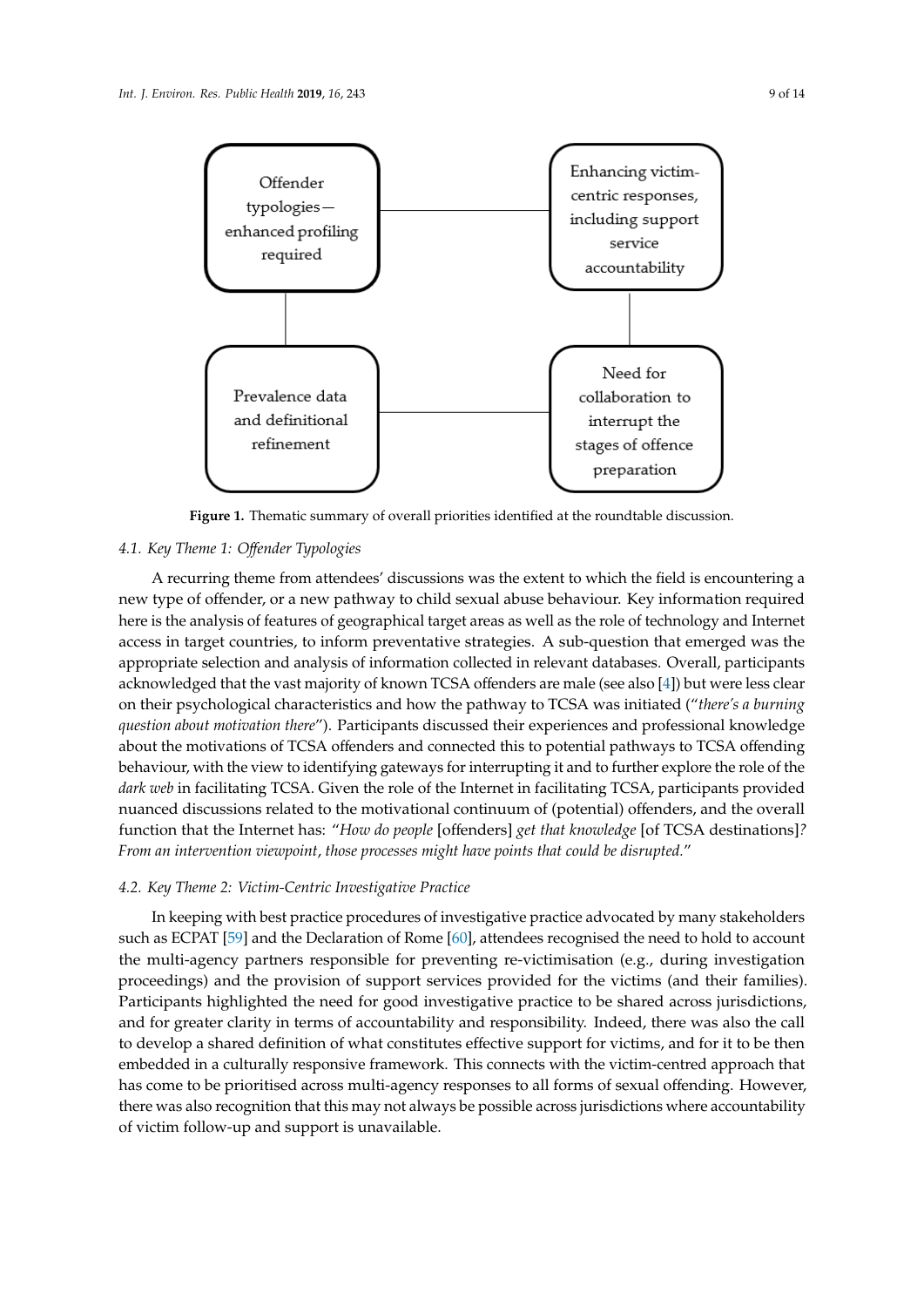## *4.3. Key Theme 3: Prevalence and Definitions*

There was a detailed discussion regarding the "hotspot countries" of TCSA, and the need to identify key markers of such countries to be able to foresee future vulnerable countries. Whilst law enforcement can locate regions with high levels of recorded TCSA, that is not to rule out other potential hotspot regions that are as yet unknown. Connected with the offender typologies theme, further data is required to critically evaluate where certain offender-types travel, why, and in what numbers. Other definitional issues arose with broad terms such as *culture* or *poverty*, and a suggestion to develop a shared language that does not overemphasise cultural differences. A final definitional and conceptual issue was the distinction of *victim* vs. *perpetrator* in light of the challenges from self-generated illegal content [\[45\]](#page-12-8). Whilst this analysis clearly argues for a victim-centric approach, there is much complexity underlying how we approach the concept of victimhood and perpetration within TCSA when there are significant mediating factors at play (*"* . . . *a lot of these problems on the ground are not exactly preventable"*).

## *4.4. Key Theme 4: Collaboration*

It was evident that collaborative work from all stakeholders was seen as the route to the most effective responses. This necessitates strategically targeted information-sharing to be able to cultivate a feasible strategy, a level of collaboration between partners abroad, and the establishment and strengthening of such links. Participants challenged the assumptions made about where, how and why TCSA occurs, with respect to the social, economic, political, and cultural considerations [\[39\]](#page-12-2). Equally, there was acknowledgement of the work of agencies such as ECPAT [\[51\]](#page-12-14) and parts of the tourist industry [\[52\]](#page-12-15) in establishing ethical policies against TCSA. However, there was also acknowledgement of the underestimation of TCSA and its likely global increase [\[4\]](#page-10-3). Consequently, there were interesting discussions between participants regarding the design of the most appropriate ethical framework when proposing to intervene at any level abroad. A separate but related issue concerned how best to intervene given limited resources; for example, there is a need for a more coordinated international response to address 'at risk' offenders journeying into the pathways to TCSA. This final theme connects all other themes by way of establishing a solution-focused response to the issues raised—namely, collaborative approaches to prevention and interruption of the preparatory stages to (re-)offending.

Finally, perhaps one surprising outcome of this study was the lack of any detailed discussion regarding the specific role of the technology industry and government in moderating content, detecting and eradicating TCSA networks, and collaborating with stakeholders. This is perhaps partly attributable to the absence of any technology industry or government representation at the roundtable event. Nonetheless, it is somewhat surprising that specific technological interventions were not explored given the frequency at which cyberspace was implicated in TCSA. Enhancing the role of this industry in the challenge to eradicate TCSA is regarded as a fundamental component within the literature [\[61,](#page-13-3)[62\]](#page-13-4).

## *4.5. Limitations*

This study comprised of a self-selected sample of participants that was not fully representative of all stakeholders. Notably, there was no representation of victims or perpetrators, nor was there any technology industry or political representation. Further limitations were the small number of participants, and any potential biases arising from their different ideological views, differential power, and any related consequences of these differences. In addition, while this type of data collection generated a wide-ranging set of data, their variability affects the overall strength and generalisability of the data collected. However, this approach was justified given the exploratory nature of this study, with the aim for future research to investigate each issue in-depth and develop clear action plans.

### **5. Conclusions**

The findings in this study lend support to further exploring how stakeholder collaboration could assist primary, secondary, and tertiary prevention approaches [\[63\]](#page-13-5) to TCSA. Specifically, the participants'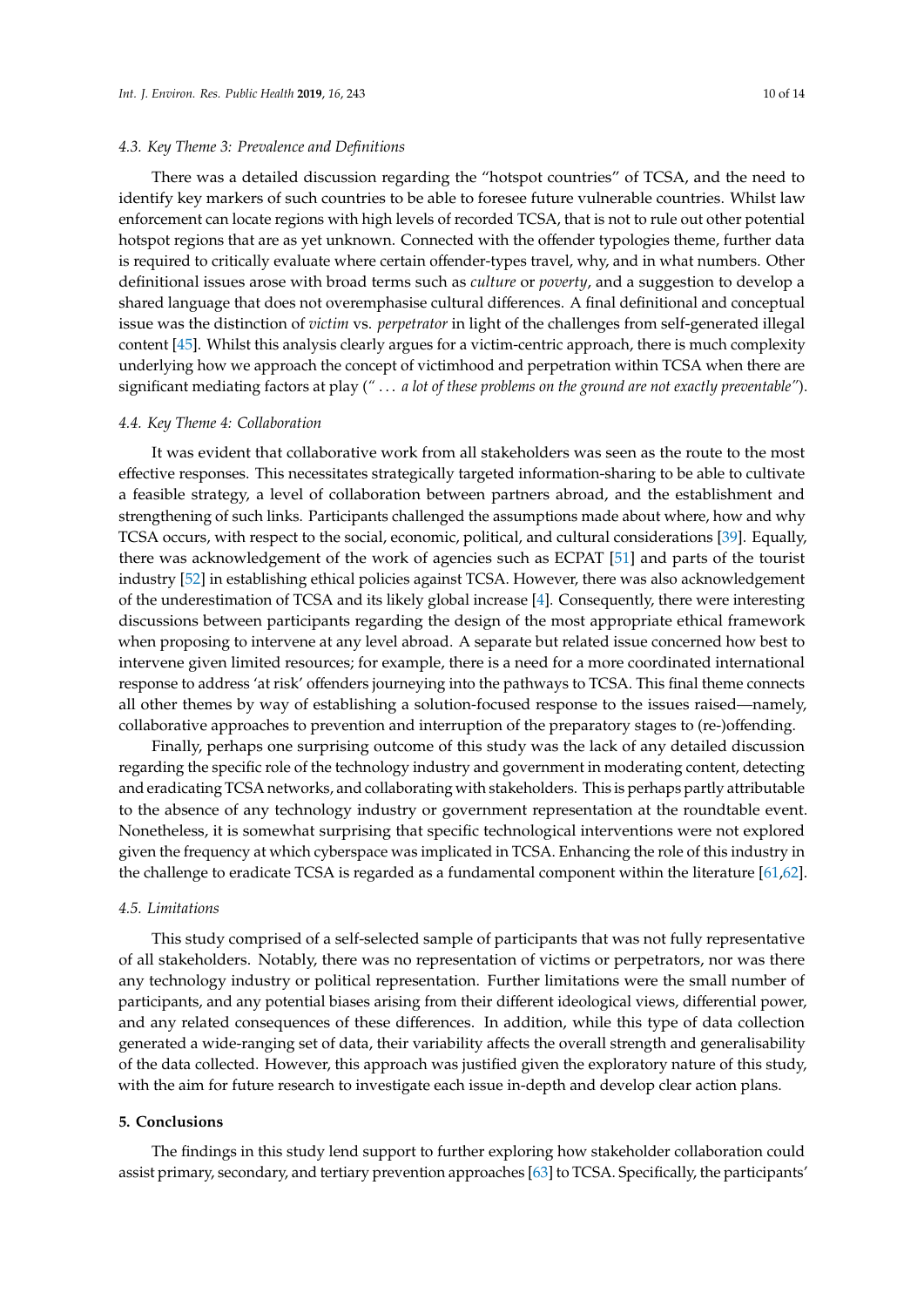prioritisation of the research questions identified throughout the day offers a potential starting point for future collaborations. It followed that offending behaviour (how offenders know where to go) and victim safeguarding (ensuring support and accountability for responses to victims) should be seen as the primary areas for multi-agency collaboration.

To that end, this roundtable discussion highlighted the scope and motivation for collaboration between academia, front-line operations and charities. This research emphasised the need for investment in further resources that can address the knowledge gaps that are currently limiting the ability of stakeholders to tackle TCSA. For example, the sharing of data between academia, industry, charities, and law enforcement across jurisdictions can enhance knowledge regarding the psychology of the continuum of TCSA offender motivations and the respective offending behaviours, in both online and offline environments. In the next steps, the key themes identified need to be translated into clear action plans to be addressed in work going forward.

**Author Contributions:** Conceptualization, S.D.W., H.L.M., and D.E.P.; Methodology, H.M and D.M.; Formal Analysis, H.M and D.M.; Investigation, H.L.M., D.E.P., and D.M.; Resources, H.L.M. and D.E.P.; Writing—Original Draft Preparation, H.L.M. and S.D.W.; Writing—Review and Editing, D.M., D.E.P., and H.L.M.; Visualization, D.M., and H.L.M.; Supervision, D.E.P.; Project Administration, H.L.M.; Funding Acquisition, H.L.M., and D.E.P.

**Funding:** This research was funded through the College Research Fund of the University of Lincoln, UK.

**Conflicts of Interest:** The authors declare no conflict of interest.

## **References**

- <span id="page-10-0"></span>1. Harkins, L.; Dixon, L. Sexual offending in groups: An evaluation. *Aggress. Violent Behav.* **2010**, *15*, 87–99. [\[CrossRef\]](http://dx.doi.org/10.1016/j.avb.2009.08.006)
- <span id="page-10-1"></span>2. Thomas, T. International travel for purposes of child sexual exploitation: Policies and responses. *Crime Prev. Community Saf.* **2011**, *13*, 134–147. [\[CrossRef\]](http://dx.doi.org/10.1057/cpcs.2010.23)
- <span id="page-10-2"></span>3. Association of Chief Police Officers. Memorandum on the Policing and Crime Bill 2009: Part 2 Clauses 21–24. Parliament UK Website. 2009. Available online: https://[publications.parliament.uk](https://publications.parliament.uk/pa/cm200809/cmpublic/policing/memos/ucm6802.htm)/pa/cm200809/cmpublic/ policing/memos/[ucm6802.htm](https://publications.parliament.uk/pa/cm200809/cmpublic/policing/memos/ucm6802.htm) (accessed on 5 December 2017).
- <span id="page-10-3"></span>4. Child Exploitation and Online Protection Centre. Threat Assessment of Child Sexual Exploitation and Abuse. Norfolk Safeguarding Children Board Website. 2013. Available online: https://[www.norfolklscb.org](https://www.norfolklscb.org/wp-content/uploads/2015/03/CEOP_Threat-Assessment_CSE_JUN2013.pdf)/wpcontent/uploads/2015/03/[CEOP\\_Threat-Assessment\\_CSE\\_JUN2013.pdf](https://www.norfolklscb.org/wp-content/uploads/2015/03/CEOP_Threat-Assessment_CSE_JUN2013.pdf) (accessed on 5 December 2017).
- <span id="page-10-4"></span>5. Davies, H.; Beddoe, C.; McCourt, S.; McIntyre, J.; Geden, J.; Morgan, A. Civil Prevention Orders Sexual Offences Act 2003: ACPO Commissioned Review of the Existing Statutory Scheme and Recommendations for Reform. ECPAT UK Website. 2013. Available online: https://[www.ecpat.org.uk](https://www.ecpat.org.uk/Handlers/Download.ashx?IDMF=cc782ae4-fd99-429c-84e4-43c1f1e62b5d)/Handlers/Download. ashx?IDMF=[cc782ae4-fd99-429c-84e4-43c1f1e62b5d](https://www.ecpat.org.uk/Handlers/Download.ashx?IDMF=cc782ae4-fd99-429c-84e4-43c1f1e62b5d) (accessed on 5 December 2017).
- <span id="page-10-5"></span>6. Blackburn, A.G.; Taylor, R.W.; Davis, J.E. Understanding the complexities of human trafficking and child sexual exploitation: The case of Southeast Asia. *Women Crim. Justice* **2010**, *20*, 105–126. [\[CrossRef\]](http://dx.doi.org/10.1080/08974451003641099)
- 7. Davy, D. Understanding the motivations and activities of transnational advocacy networks against child sex trafficking in the Mekong Subregion: The value of cosmopolitan globalisation theory. *Cosmopol. Civ. Soc. Interdiscip. J.* **2013**, *5*, 39–68. [\[CrossRef\]](http://dx.doi.org/10.5130/ccs.v5i1.2673)
- <span id="page-10-8"></span>8. Panko, T.R.; George, B.P. Child sex tourism: Exploring the issues. *Crim. Justice Stud.* **2012**, *25*, 67–81. [\[CrossRef\]](http://dx.doi.org/10.1080/1478601X.2012.657904)
- <span id="page-10-6"></span>9. Rafferty, Y. Child trafficking and commercial sexual exploitation: A review of promising prevention policies and programs. *Am. J. Orthopsychiatry* **2013**, *83*, 559–575. [\[CrossRef\]](http://dx.doi.org/10.1111/ajop.12056) [\[PubMed\]](http://www.ncbi.nlm.nih.gov/pubmed/24164528)
- <span id="page-10-7"></span>10. Cockbain, E.; Brayley, H.; Laycock, G. Exploring internal child sex trafficking networks using social network analysis. *Policy J. Policy Pract.* **2011**, *5*, 144–157. [\[CrossRef\]](http://dx.doi.org/10.1093/police/par025)
- 11. Johnson, B.C. Aftercare for survivors of human trafficking. *Soc. Work Christ.* **2012**, *39*, 370–389.
- 12. Newman, W.J.; Holt, B.W.; Rabun, J.S.; Phillips, G.; Scott, C.L. Child sex tourism: Extending the borders of sexual offender legislation. *Int. J. Law Psychiatry* **2011**, *34*, 116–121. [\[CrossRef\]](http://dx.doi.org/10.1016/j.ijlp.2011.02.005)
- 13. Reid, J.A.; Jones, S. Exploited vulnerability: Legal and psychological perspectives on child sex trafficking victims. *Vict. O*ff*enders* **2011**, *16*, 207–231. [\[CrossRef\]](http://dx.doi.org/10.1080/15564886.2011.557327)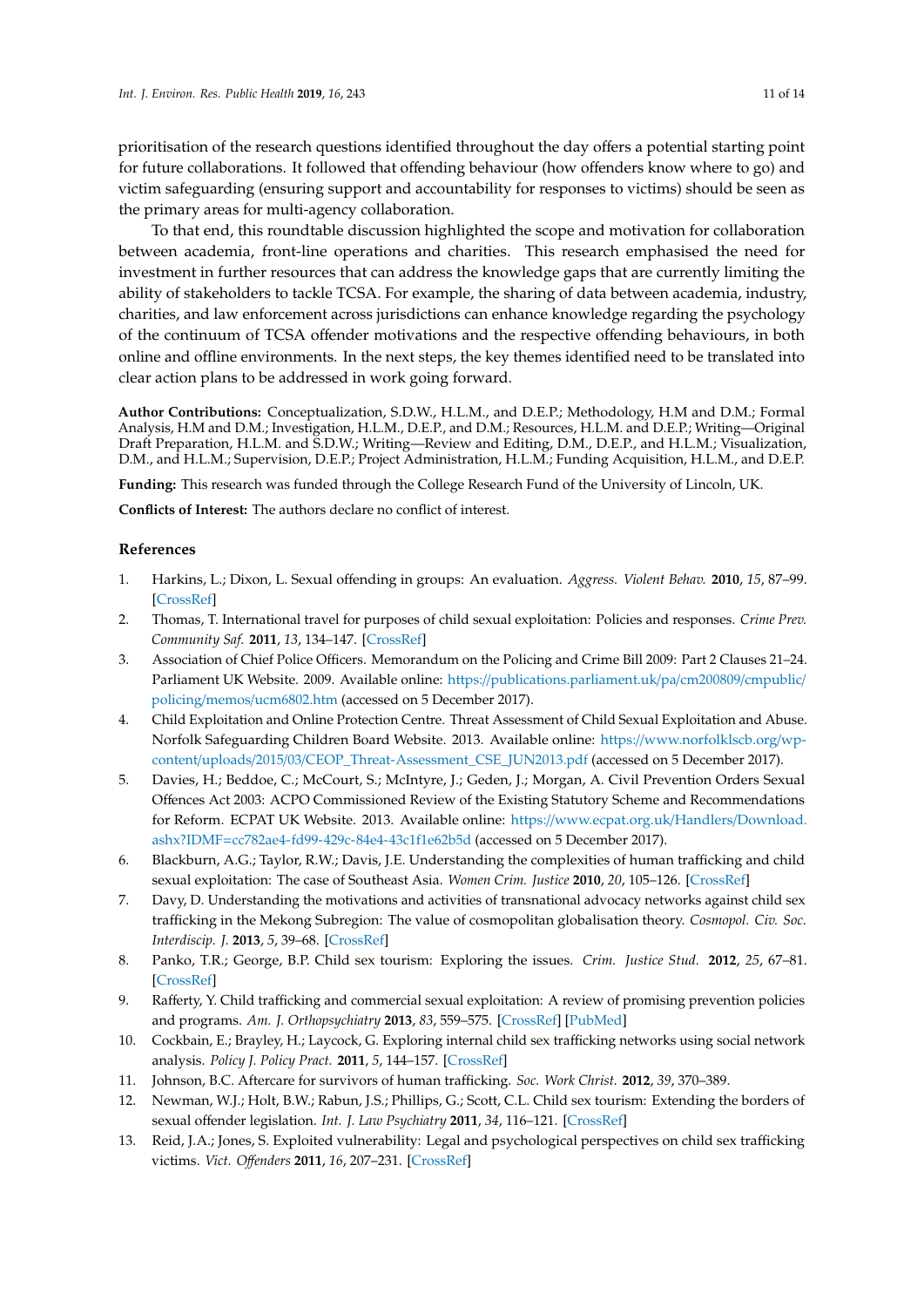- <span id="page-11-0"></span>14. Warria, A.; Nel, H.; Triegaardt, J. Challenges in identification of child victims of transnational trafficking. *Soc. Work Action* **2015**, *27*, 315–333. [\[CrossRef\]](http://dx.doi.org/10.1080/09503153.2015.1039974)
- <span id="page-11-1"></span>15. Wolak, J.; Mitchell, K.; Finkelhor, D. Unwanted and wanted exposure to online pornography in a national sample of youth internet users. *Paediatrics* **2007**, *119*, 247–257. [\[CrossRef\]](http://dx.doi.org/10.1542/peds.2006-1891) [\[PubMed\]](http://www.ncbi.nlm.nih.gov/pubmed/17272613)
- <span id="page-11-2"></span>16. Kloess, J.A.; Beech, A.R.; Harkins, L. Online child sexual exploitation: Prevalence, process and offender characteristics. *Trauma Violence Abuse* **2014**, *15*, 126–139. [\[CrossRef\]](http://dx.doi.org/10.1177/1524838013511543) [\[PubMed\]](http://www.ncbi.nlm.nih.gov/pubmed/24608540)
- <span id="page-11-22"></span>17. Kloess, J.A.; Hamilton-Giachritsis, C.E.; Long, M.L.; Shipley, D.; Beech, A.R. Offense processes of online sexual grooming and abuse of children via Internet communication platforms. *Sex. Abuse J. Res. Treat.* 2017. [\[CrossRef\]](http://dx.doi.org/10.1177/1079063217720927) [\[PubMed\]](http://www.ncbi.nlm.nih.gov/pubmed/28715937)
- <span id="page-11-3"></span>18. Mitchell, K.J.; Finkelhor, D.; Wolak, J.; Ybarra, M.L.; Turner, H. Youth internet victimization in a broader victimization context. *J. Adolesc. Health* **2011**, *48*, 128–134. [\[CrossRef\]](http://dx.doi.org/10.1016/j.jadohealth.2010.06.009) [\[PubMed\]](http://www.ncbi.nlm.nih.gov/pubmed/21257110)
- <span id="page-11-4"></span>19. Martellozzo, E. *Online Child Sexual Abuse: Grooming, Policing and Child Protection in a Multi-Media World*, 1st ed.; Routledge: London, UK, 2012; ISBN 978-0415618212.
- <span id="page-11-5"></span>20. Schulz, A.; Bergen, E.; Schuhmann, P.; Hoyer, J.; Santtila, P. Online sexual solicitation of minors: How often and between whom does it occur? *J. Res. Crime Delinq.* **2016**, *53*, 165–188. [\[CrossRef\]](http://dx.doi.org/10.1177/0022427815599426)
- <span id="page-11-6"></span>21. Bergen, E.; Ahto, A.; Schulz, A.; Imhoff, R.; Antfolk, J.; Schuhmann, P.; Alanko, K.; Santtila, P.; Jern, P. Adult-adult and adult-child/adolescent online sexual interactions: An exploratory self-report study on the role of situational factors. *J. Sex Res.* **2015**, *52*, 1006–1016. [\[CrossRef\]](http://dx.doi.org/10.1080/00224499.2014.914462)
- <span id="page-11-7"></span>22. Bergen, E.; Davidson, J.; Schulz, A.; Schuhmann, P.; Johansson, A.; Santtila, P.; Jern, P. The effects of using identity deception and suggesting secrecy on the outcomes of adult-adult and adult-child or-adolescent online sexual interactions. *Vict. O*ff*enders* **2014**, *9*, 276–298. [\[CrossRef\]](http://dx.doi.org/10.1080/15564886.2013.873750)
- <span id="page-11-8"></span>23. Davidson, J.; Gottschalk, P. Characteristics of the Internet for criminal child sexual abuse by online groomers. *Crim. Justice Stud.* **2011**, *24*, 23–36. [\[CrossRef\]](http://dx.doi.org/10.1080/1478601X.2011.544188)
- <span id="page-11-9"></span>24. Webster, S.; Davidson, J.; Bifulco, A.; Gottschalk, P.; Caretti, V.; Pham, T.H.; Grove-Hills, J.; Turley, C.; Tompkins, C.N.E.; Ciulla, S.; et al. European Online Grooming Project—Final Report. NatCen Website. 2012. Available online: http://natcen.ac.uk/media/22514/[european-online-grooming-projectfinalreport.pdf](http://natcen.ac.uk/media/22514/european-online-grooming-projectfinalreport.pdf) (accessed on 5 December 2017).
- <span id="page-11-10"></span>25. Durkin, K.F.; Bryant, C.D. Propagandizing pederasty: A thematic analysis of the online exculpatory accounts of unrepentant pedophiles. *Deviant Behav. Interdiscip. J.* **1999**, *20*, 103–127. [\[CrossRef\]](http://dx.doi.org/10.1080/016396299266524)
- <span id="page-11-20"></span>26. Holt, T.J.; Blevins, K.R.; Burkert, N. Considering the Pedophile Subculture Online. *Sex. Abuse J. Res. Treat.* **2010**, *22*, 3–24. [\[CrossRef\]](http://dx.doi.org/10.1177/1079063209344979) [\[PubMed\]](http://www.ncbi.nlm.nih.gov/pubmed/20133959)
- <span id="page-11-11"></span>27. O'Halloran, E.; Quayle, E. A content analysis of a 'Boy Love' support forum: Revisiting Durkin and Bryant. *J. Sex. Aggress.* **2010**, *16*, 71–85. [\[CrossRef\]](http://dx.doi.org/10.1080/13552600903395319)
- <span id="page-11-12"></span>28. Azaola, E. The sexual exploitation of children in Mexico. *Police Pract. Res.* **2006**, *7*, 97–110. [\[CrossRef\]](http://dx.doi.org/10.1080/15614260600676742)
- <span id="page-11-13"></span>29. McLain, N.M.; Garrity, S.E. Sex trafficking and the exploitation of adolescents. *J. Obstet. Gynecol. Neonatal Nurs.* **2011**, *40*, 243–252. [\[CrossRef\]](http://dx.doi.org/10.1111/j.1552-6909.2011.01221.x)
- <span id="page-11-14"></span>30. Briggs, P.; Simon, W.T.; Simonsen, S. An exploratory study of Internet-initiated sexual offences and the chat room sex offender: Has the Internet enabled a new typology of sex offender. *Sex. Abuse J. Res. Treat.* **2011**, *23*, 72–91. [\[CrossRef\]](http://dx.doi.org/10.1177/1079063210384275) [\[PubMed\]](http://www.ncbi.nlm.nih.gov/pubmed/20947699)
- <span id="page-11-15"></span>31. Europol. Online Sexual Coercion and Extortion as a Form of Crime Affecting Children: Law Enforcement Perspective. Europol Website. 2017. Available online: https://[www.europol.europa.eu](https://www.europol.europa.eu/publications-documents/online-sexual-coercion-and-extortion-form-of-crime-affecting-children-law-enforcement-perspective)/publicationsdocuments/[online-sexual-coercion-and-extortion-form-of-crime-a](https://www.europol.europa.eu/publications-documents/online-sexual-coercion-and-extortion-form-of-crime-affecting-children-law-enforcement-perspective)ffecting-children-law-enforcement[perspective](https://www.europol.europa.eu/publications-documents/online-sexual-coercion-and-extortion-form-of-crime-affecting-children-law-enforcement-perspective) (accessed on 5 December 2017).
- <span id="page-11-16"></span>32. Quayle, E.; Taylor, M. Child pornography and the Internet: Perpetuating a cycle of abuse. *Deviant Behav.* **2002**, *23*, 331–361. [\[CrossRef\]](http://dx.doi.org/10.1080/01639620290086413)
- <span id="page-11-17"></span>33. Malesky, L.A.; Ennis, L. Supportive distortions: Analysis of posts on a pedophile internet message board. *J. Addict. O*ff*ender Couns.* **2004**, *24*, 94–100. [\[CrossRef\]](http://dx.doi.org/10.1002/j.2161-1874.2004.tb00185.x)
- <span id="page-11-18"></span>34. Beech, A.R.; Elliot, I.A.; Birgden, A.; Findlater, D. The internet and child sexual offending: A criminological review. *Aggress. Violent Behav.* **2008**, *13*, 216–228. [\[CrossRef\]](http://dx.doi.org/10.1016/j.avb.2008.03.007)
- <span id="page-11-19"></span>35. Tate, T. *Child Pornography: An Investigation*, 1st ed.; Methuen Publishing: London, UK, 1990; ISBN 9780413615404.
- <span id="page-11-21"></span>36. De Young, M. The indignant page: Techniques of neutralization in the publications of pedophile organisations. *Child Abuse Negl.* **1988**, *12*, 583–591. [\[CrossRef\]](http://dx.doi.org/10.1016/0145-2134(88)90076-2)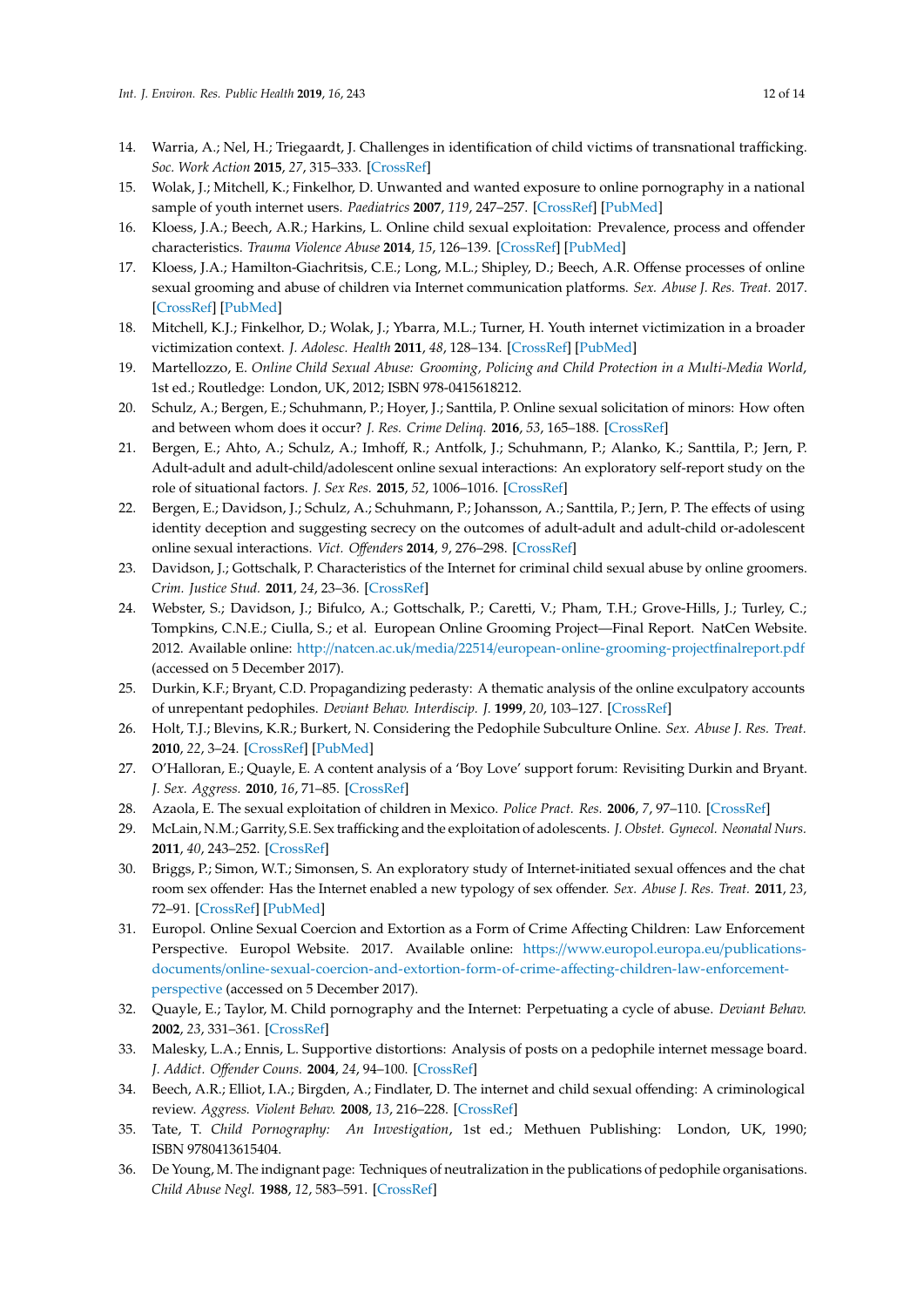- <span id="page-12-0"></span>37. La Fontaine, J.S. Defining organised sexual abuse. *Child Abuse Rev.* **1993**, *2*, 223–231. [\[CrossRef\]](http://dx.doi.org/10.1002/car.2380020404)
- <span id="page-12-1"></span>38. Green, L. Analysing the sexual abuse of children by workers in residential care homes: Characteristics, dynamics and contributory factors. *J. Sex. Aggress.* **2001**, *7*, 5–25. [\[CrossRef\]](http://dx.doi.org/10.1080/13552600108416164)
- <span id="page-12-2"></span>39. George, B.P.; Panko, T.R. Child sex tourism: Facilitating conditions, legal remedies, and other interventions. *Vulnerable Child. Youth Stud.* **2011**, *6*, 134–143. [\[CrossRef\]](http://dx.doi.org/10.1080/17450128.2010.521599)
- <span id="page-12-3"></span>40. Burgess, A.W. *Child Pornography and Sex Rings*, 1st ed.; Lexington Books: Toronto, CA, USA, 1984; ISBN 978-0669067415.
- <span id="page-12-4"></span>41. Baron, R.S.; Kerr, N.L. *Group Processes, Group Decision, Group Action*, 2nd ed.; Open University Press: Berkshire, UK, 2003; ISBN 978-0335206971.
- <span id="page-12-5"></span>42. ECPAT International. The Use of Information and Communication Technologies in Connection with Cases of Child-Sex Tourism in East and South East Asia. Business & Human Rights Resource Centre. 2010. Available online: https://business-humanrights.org/en/[the-use-of-information-and-communication-technologies-in](https://business-humanrights.org/en/the-use-of-information-and-communication-technologies-in-connection-with-cases-of-child-sex-tourism-in-east-and-south-east-asia)[connection-with-cases-of-child-sex-tourism-in-east-and-south-east-asia](https://business-humanrights.org/en/the-use-of-information-and-communication-technologies-in-connection-with-cases-of-child-sex-tourism-in-east-and-south-east-asia) (accessed on 5 December 2017).
- <span id="page-12-6"></span>43. Davidson, J.; Gottschalk, P. *Internet Child Abuse: Current Research and Policy*, 1st ed.; Routledge: London, UK, 2010; ISBN 978-0415559805.
- <span id="page-12-7"></span>44. Whittle, H.; Hamilton-Giachritsis, C.E.; Beech, A.R.; Collings, G. A review of online grooming: Characteristics and concerns. *Aggress. Violent Behav.* **2013**, *18*, 62–70. [\[CrossRef\]](http://dx.doi.org/10.1016/j.avb.2012.09.003)
- <span id="page-12-8"></span>45. Quayle, E. Over the Internet, under the Radar: Online Child Sexual Abuse and Exploitation—A Brief. Centre for Youth & Criminal Justice Website. 2017. Available online: http://[www.cycj.org.uk](http://www.cycj.org.uk/wp-content/uploads/2017/02/Over-the-Internet-literature-review.pdf)/wp-content/uploads/ 2017/02/[Over-the-Internet-literature-review.pdf](http://www.cycj.org.uk/wp-content/uploads/2017/02/Over-the-Internet-literature-review.pdf) (accessed on 5 December 2017).
- <span id="page-12-9"></span>46. National Institute for Health and Care Excellence. Harmful Sexual Behaviour among Children and Young People. NICE Website. 2016. Available online: https://[www.nice.org.uk](https://www.nice.org.uk/guidance/ng55)/guidance/ng55 (accessed on 5 December 2017).
- <span id="page-12-10"></span>47. Livingstone, S.; Haddon, L.; Görzig, A.; Ólafsson, K. Risks and Safety on the Internet: The Perspective of European Children. Full Findings and Policy Implications from the EU Kids Online Survey of 9–16 Year Olds and Their Parents in 25 Countries. LSE Research Online Website. 2011. Available online: [http:](http://eprints.lse.ac.uk/33731/) //[eprints.lse.ac.uk](http://eprints.lse.ac.uk/33731/)/33731/ (accessed on 5 December 2017).
- <span id="page-12-11"></span>48. Kingston, S.; Thomas, T. The sexual risk order and the sexual harm prevention order: The first two years. *Probat. J.* **2018**, *65*, 77–88. [\[CrossRef\]](http://dx.doi.org/10.1177/0264550517748359)
- <span id="page-12-12"></span>49. Scherrer, A.; van Ballegooij, W. Combating Sexual Abuse of Children: Directive 2011/93/EU. European Implementation Assessment. European Parliament Website. 2017. Available online: http://[www.](http://www.europarl.europa.eu/RegData/etudes/STUD/2017/598614/EPRS_STU%282017%29598614_EN.pdf) europarl.europa.eu/RegData/etudes/STUD/2017/598614/[EPRS\\_STU%282017%29598614\\_EN.pdf](http://www.europarl.europa.eu/RegData/etudes/STUD/2017/598614/EPRS_STU%282017%29598614_EN.pdf) (accessed on 5 December 2017).
- <span id="page-12-13"></span>50. Montgomery, H. Buying innocence: Child-sex tourists in Thailand. *Third World Q.* **2008**, *29*, 903–917. [\[CrossRef\]](http://dx.doi.org/10.1080/01436590802106023)
- <span id="page-12-14"></span>51. ECPAT UK. British Child Sex Offenders Abroad: Discussion Paper. ECPAT UK Website. 2012. Available online: http://new.ecpat.org.uk/sites/default/files/briefings/[ecpat\\_uk\\_discussion\\_paper\\_-\\_british\\_child\\_sex\\_](http://new.ecpat.org.uk/sites/default/files/briefings/ecpat_uk_discussion_paper_-_british_child_sex_offenders_abroad_-_dec_2012.pdf) off[enders\\_abroad\\_-\\_dec\\_2012.pdf](http://new.ecpat.org.uk/sites/default/files/briefings/ecpat_uk_discussion_paper_-_british_child_sex_offenders_abroad_-_dec_2012.pdf) (accessed on 5 December 2017).
- <span id="page-12-15"></span>52. Berardi, G. Engaging the Travel and Tourism Sector in Protecting Children from Sexual Exploitation. Council of Europe Website. 2011. Available online: https://[www.coe.int](https://www.coe.int/t/dg3/children/1in5/Source/PublicationSexualViolence/Berardi.pdf)/t/dg3/children/1in5/Source/ [PublicationSexualViolence](https://www.coe.int/t/dg3/children/1in5/Source/PublicationSexualViolence/Berardi.pdf)/Berardi.pdf (accessed on 5 December 2017).
- <span id="page-12-16"></span>53. WePROTECT Global Alliance. Preventing and Tackling Child Sexual Exploitation and Abuse (CSEA): A Model National Response. WePROTECT Global Alliance Website. 2016. Available online: [http:](http://www.weprotect.org/the-model-national-response/) //www.weprotect.org/[the-model-national-response](http://www.weprotect.org/the-model-national-response/)/ (accessed on 5 December 2017).
- <span id="page-12-17"></span>54. Hawke, A.; Raphael, A. Offenders on the Move: Global Study on Sexual Exploitation of Children in Travel and Tourism 2016. ECPAT UK Website. 2016. Available online: https://[www.ecpat.org.uk](https://www.ecpat.org.uk/Handlers/Download.ashx?IDMF=2ead9526-6b4f-402a-aa23-821c0274ddfe)/Handlers/Download. ashx?IDMF=[2ead9526-6b4f-402a-aa23-821c0274ddfe](https://www.ecpat.org.uk/Handlers/Download.ashx?IDMF=2ead9526-6b4f-402a-aa23-821c0274ddfe) (accessed on 5 December 2017).
- <span id="page-12-18"></span>55. McCartan, K.F.; Merdian, H.L.; Perkins, D.E.; Kettleborough, D. Ethics and issues of secondary prevention efforts in child sexual abuse. *Int. J. O*ff*ender Therapy Comp. Criminol.* **2018**, *62*, 2548–2566. [\[CrossRef\]](http://dx.doi.org/10.1177/0306624X17723951) [\[PubMed\]](http://www.ncbi.nlm.nih.gov/pubmed/28831841)
- <span id="page-12-19"></span>56. Robson, C.; McCartan, K. *Real World Research*, 1st ed.; John Wiley & Sons: Chichester, UK, 2016; ISBN 978-1-118-74523-6.
- <span id="page-12-20"></span>57. Braun, V.; Clarke, V. Using thematic analysis in psychology. *Qual. Res. Psychol.* **2006**, *3*, 77–101. [\[CrossRef\]](http://dx.doi.org/10.1191/1478088706qp063oa)